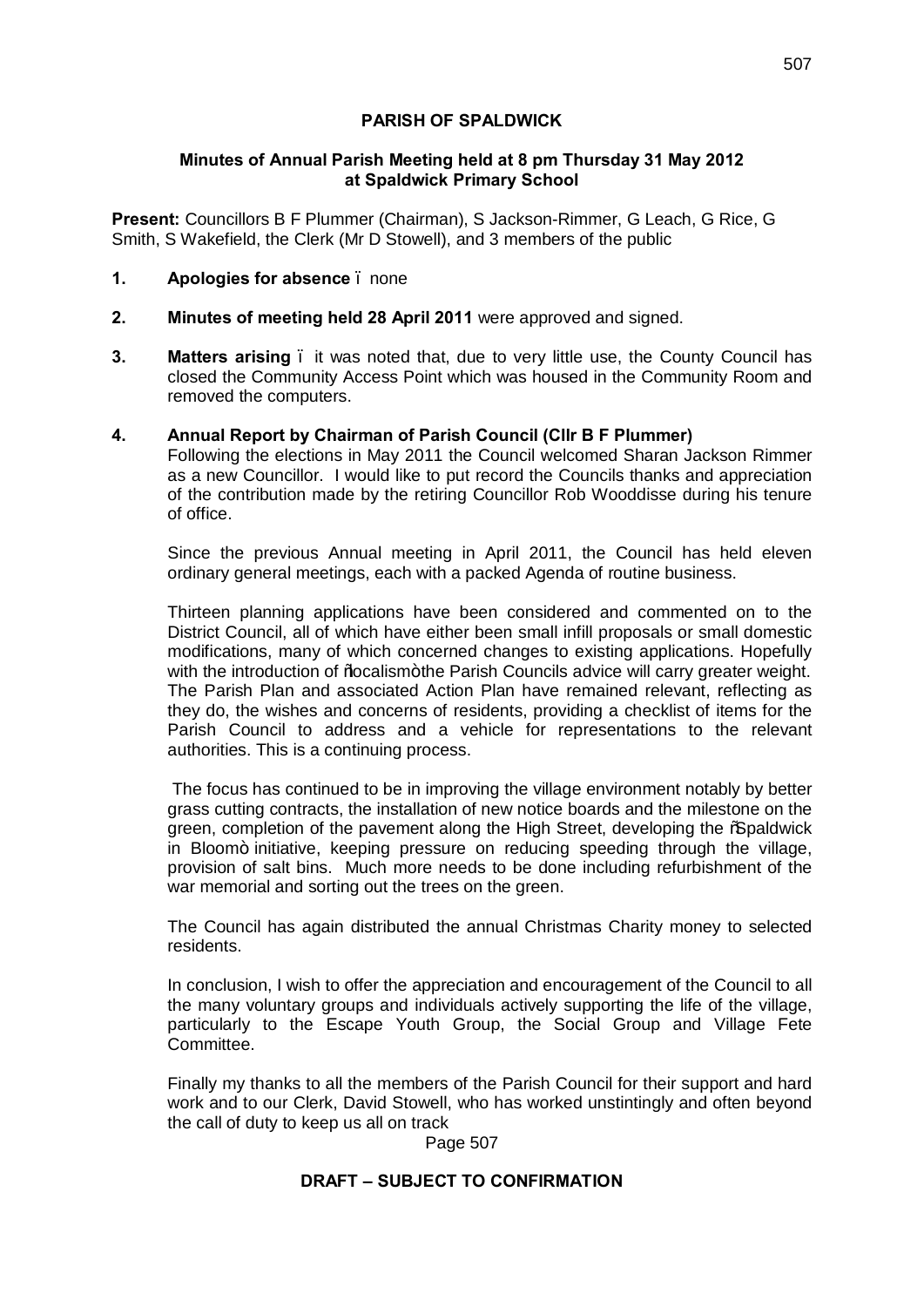# **5. Parish Council Financial Report for year ended 31 March 2012**

The Clerk presented the accounts for the year 2011/2012, summarised as follows:

|           | <b>Charity Fund</b> |
|-----------|---------------------|
| £57898.41 | £120.00             |
| £11253.20 | £120.00             |
| £10344.64 | £120.00             |
| £58806.97 | £120.00             |
|           | Parish Council Fund |

| The Parish Council balance at 31 March 2012 is allocated as follows:- |            |
|-----------------------------------------------------------------------|------------|
| Village Hall & Playing Field project                                  | £31000.00  |
| Ferriman Road Grounds Maintenance Fund                                | £18122.57  |
| Parish Plan Grant                                                     | £ $176.36$ |
| War Memorial renovation                                               | £ 1500.00  |
| <b>General Reserve</b>                                                | £ 8008.04  |

#### **6. Reports from other Village Organisations Welcome Club (Maureen Vickers)**

.

Spaldwick Welcome Club has fifty full time members and we meet on the first Friday of each month (term time only) here in the community room. At our monthly meetings a two course meal (main/desert) is provided by volunteers (committee members) for a nominal fee, a brief club meeting is held to discuss any matters from previous months. Normally we arrange for a guest speaker who gives a small talk on their subject, from this a club competition take place either relating to the subject or another topical issue. Yearly prizes are awarded to those members who make the most successful contributions to these competitions.

Our August meeting is replaced by a day trip, in the past it has been a day out at the seaside, we also have numerous other outings throughout the year. December's meeting is a two course Christmas Lunch usually held at a local establishment, this is paid for either out of club funds or from funds raised through the year.

We have a committee that meets once a month and from the matters raised and issues discussed there is a monthly newsletter produced and delivered to members.

Over the year we collect loose change (coppers) which is given to the clubs nominated charity of that year.

## **Spaldwick Church (John Blatch)**

The temporary replacement for the lead stolen from the roof is in place and will provide adequate protection from the elements for quite a long time but as the church is a listed building of historic interest it will have to be replaced with a material acceptable to the relevant authorities as soon as the necessary funds are available. The insurance will only provide £5000 towards the cost of replacement so approaches have been made to organisations including The Historic Churches Trust and English Heritage for grants, but much will need to be raised locally.

## **Carpet Bowls Club (Graham Smith)**

We have had another successful year playing 14 games against other clubs in the area both home and away. We won 7 and lost 7 but all had good fun and enjoyed meeting other like minded people. We also played our own internal league games and gave out trophies to the various winners at our annual dinner at the beginning of the year.

Page 508

## **DRAFT – SUBJECT TO CONFIRMATION**